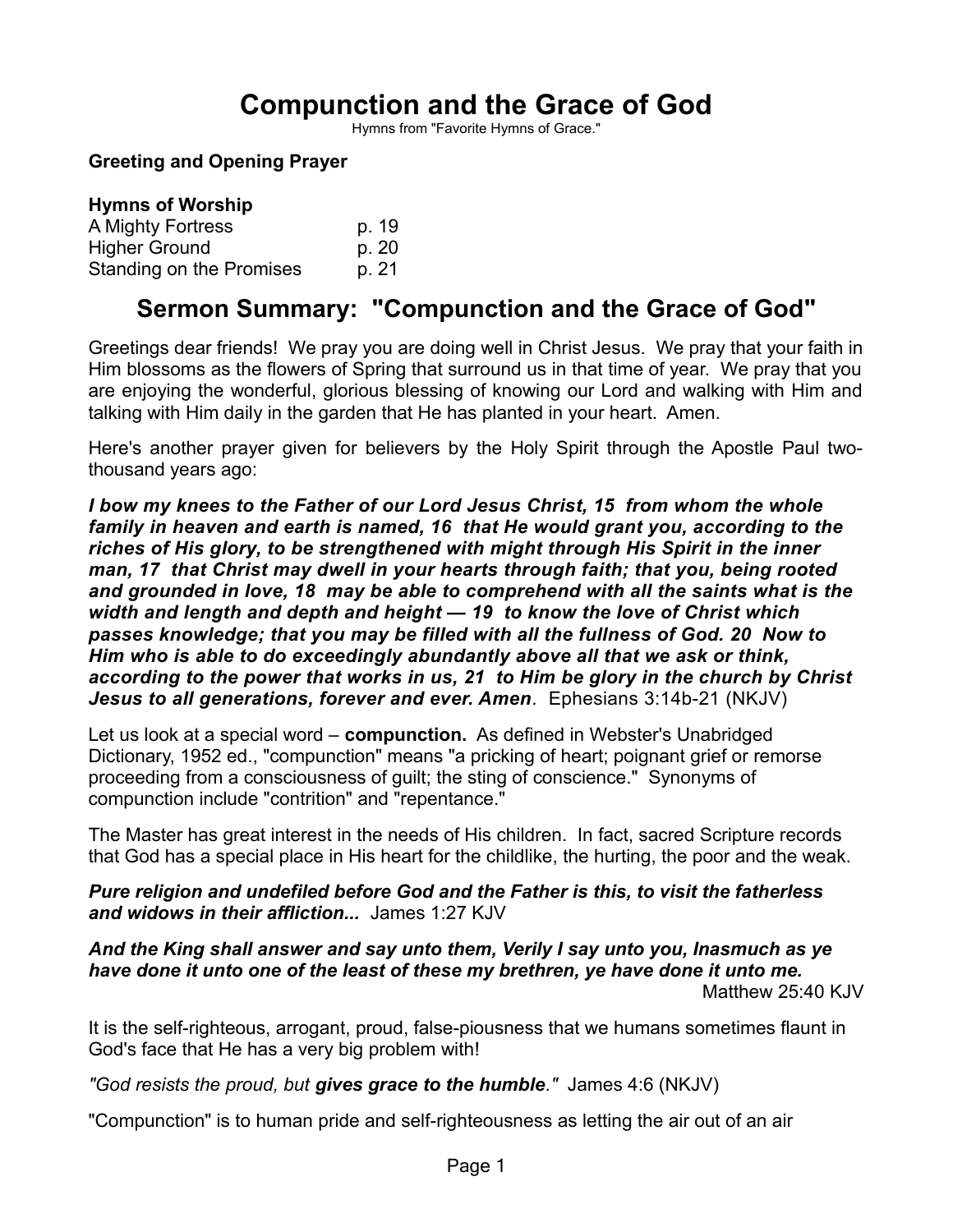mattress – the thing you took great comfort in is deflated and useless. Another good picture of compunction as it relates to us humbling ourselves to admit our deep need before God is sticking a straight pin into an inflated balloon. POP! PPPPOOOOFFFF!

Let us look again at the Biblical prayer above.

*I bow my knees to the Father of our Lord Jesus Christ, 15 from whom the whole family in heaven and earth is named, 16 that He would grant you, according to the riches of His glory, to be strengthened with might through His Spirit in the inner man, 17 that Christ may dwell in your hearts through faith; that you, being rooted and grounded in love, 18 may be able to comprehend with all the saints what is the width and length and depth and height — 19 to know the love of Christ which passes knowledge; that you may be filled with all the fullness of God. 20 Now to Him who is able to do exceedingly abundantly above all that we ask or think, according to the power that works in us, 21 to Him be glory in the church by Christ Jesus to all generations, forever and ever. Amen.* 

This prayer is a wonderful expression of the **"grace"** that James says God gives to the humble! If you turn to God with your heart open to Him in sincere humility, with compunction, this prayer is for **you**!

This prayer is for all believers who will humble themselves before God, including people who are residents here at this facility. This prayer reaches out to God asking that He would grant us to walk with Him in victory, and maturity and sweet communion. This prayer is not about having perfect "book-learning" theology lined up in our minds: it's about knowing God personally. This prayer includes the elderly and the sick who may have trouble remembering things; whose eyesight might be a bit dim; whose hearing may be poor. No matter how old you are or how sick you may be, this prayer includes you, that your childlike faith in Christ would increase more and more! This prayer is about those who have gone through a few deep, deep valleys, have experienced some trying times, that we would come through these trials of life recognizing God's sustaining strength deep in our soul. This prayer calls out to God that He would grant each of us to recognize His presence as He abides with us in our heart by faith. This prayer reaches out to our "meek and lowly" Master that He reveal to us in our own life His love, His affection, His "easy yoke." This prayer asks that we taste His fullness, that we have a personal understanding of what it means to be "filled with the Holy Spirit," to experience His power working within us. Christ Himself calls us:

### *Come unto me, all ye that labour and are heavy laden, and I will give you rest. 29 Take my yoke upon you, and learn of me; for I am meek and lowly in heart: and ye shall find rest unto your souls. 30 For my yoke is easy, and my burden is light.*

Matthew 11:28-30 KJV

Yes, the prayer in Ephesians that we read a minute ago is for each of us. God has placed this prayer in His Holy Scripture to open the door for all of us to know the most wonderful, glorious reality of His presence in our lives. Two thousand years after Paul penned this prayer under the inspiration of the Holy Spirit we can experience God's answer to Paul's prayer, right here at this care facility, today, in our own hearts.

You may have only heard about this "abundant life" in Christ, no matter, this prayer is for you. If you are hungry for more of God in your life, and you know there is more to this Jesus than